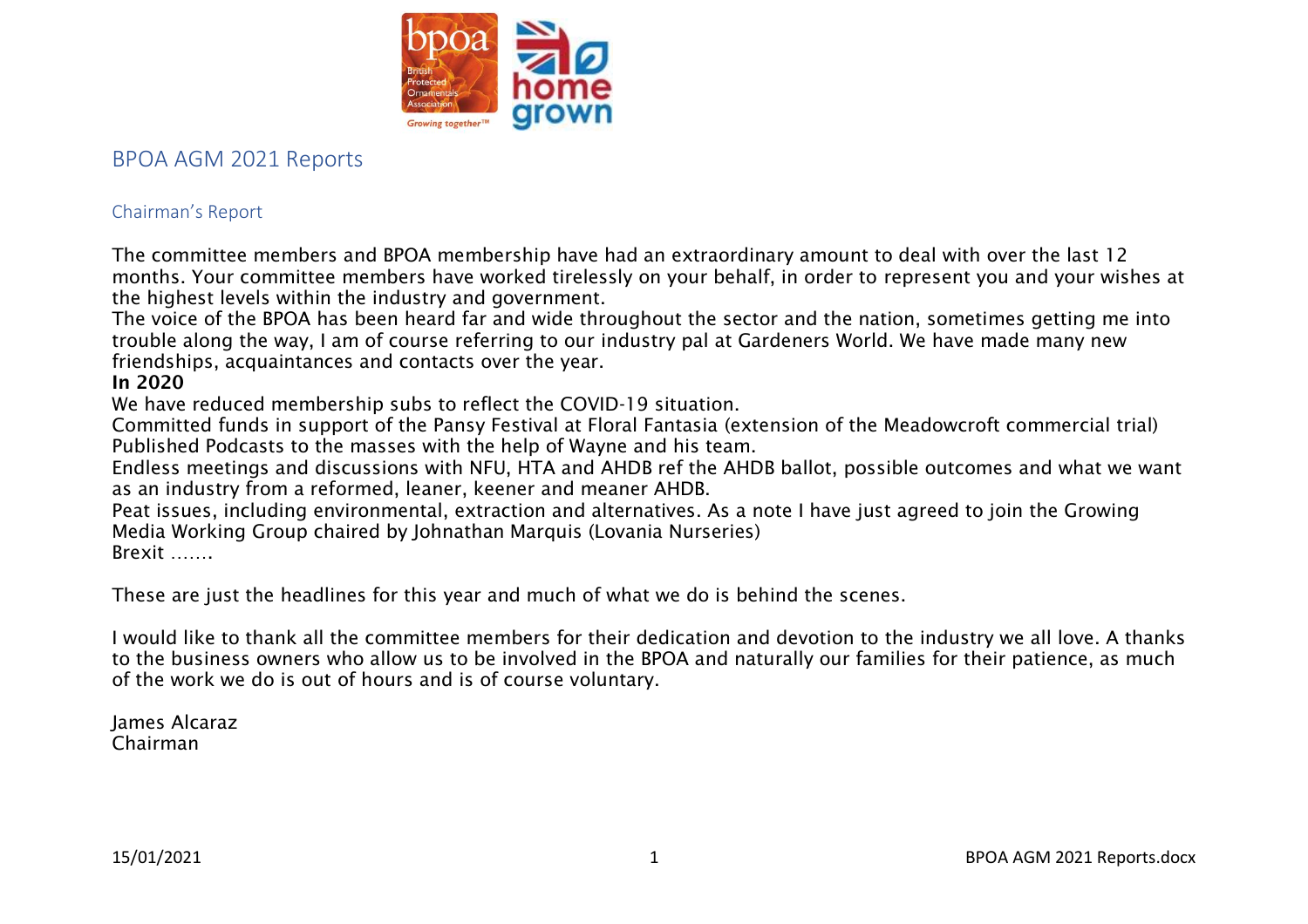

## Treasurer's Report

The accounts for the financial year ending October 2020 have been approved by the BPOA Management Committee on the 22nd December 2020.

The accounts show that overall revenue for the year has increased slightly to £40,608 (£38,254 in 2019) and that the surplus for the year was £11,709 (£5,266 in 2019). This means that the overall funds of the BPOA (bank balance) have now increased to £45,543. The administrative expenses have reduced by about 12% from £32,020 in 2019 to £28,927 in 2019. This is mainly as a result of activities being limited as a result of Covid.

Other points to note from the accounts are as follows: -

There was no bad debt to write off in 2020 (£2,893 of historical bad debt was written off in 2019.

Computer costs have risen from £506 in 2019 to £1,138 in 2020 as a result of extra IT expenses including the poinsettia tracker and podcast provision and website maintenance.

While accountancy and bookkeeping costs appear to have from £585 to £1,093, this rise is in fact a result of the SAGE costs being included under these headings.

In 2020 a one-off payment of £4,000 was made by Burpee to support Peter Seabrook's Floral Fantasia at RHS Hyde Hall which we administered.

#### Budget for 2020/21

The main change to the budget for the coming year will be a reduction in subscription income as a result of the 50% "Covid reduction" of the 2020/21 subscription renewal fee. As it stands the budget projects a break-even situation which will maintain the accumulated balance of just over £45,543 enabling the BPOA to be solvent at all times and also consider funding any promotional or other activities that will be of be of benefit to the industry as a whole.

Lyndon Mason Treasurer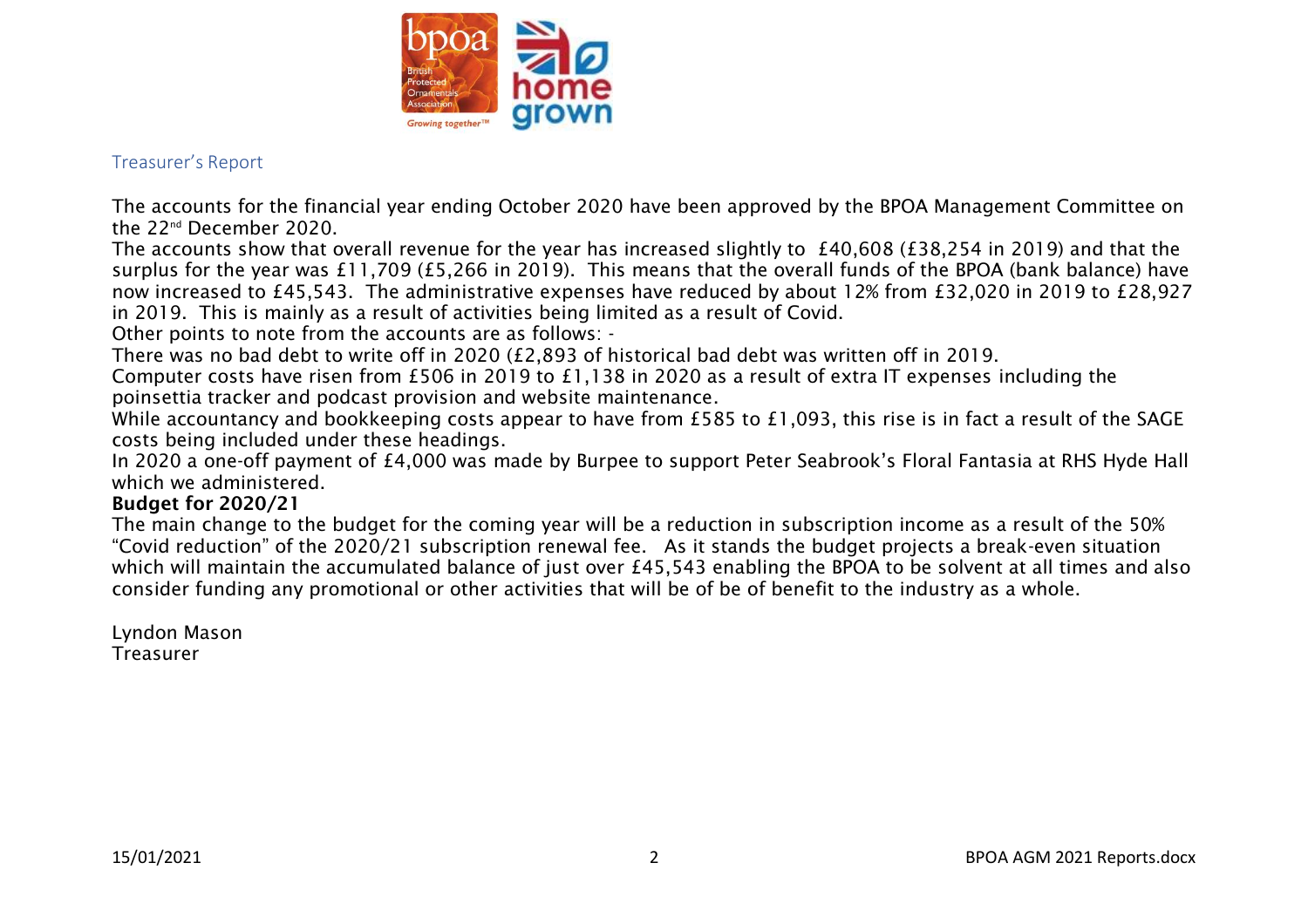

| Budget 2021                                   | Prv Yr  | Nov          | <b>Dec</b> | Jan         | Feb     | Mar       | Apr       | May         | Jun       | Jul         | Aug       | Sep         | Oct       | total   |
|-----------------------------------------------|---------|--------------|------------|-------------|---------|-----------|-----------|-------------|-----------|-------------|-----------|-------------|-----------|---------|
| <b>AGM Sales</b>                              | 2000    |              |            | $\mathbf 0$ |         |           |           |             |           |             |           |             |           | £0      |
| Subscriptions                                 | 19800   |              | 5000       | 3000        | 2600    |           |           |             |           |             |           |             |           | £10,600 |
| NFU Sponsorship                               | 12200   |              |            | 12200       |         |           |           |             |           |             |           |             |           | £12,200 |
| General sponsorship                           | 6800    |              |            | 0           | 0       | 0         |           |             |           |             |           |             |           | £0      |
| MOU (capitation payment)                      | 0       |              |            |             | 0       |           |           |             |           |             |           |             |           | £0      |
|                                               | 40800   | $\mathbf 0$  | 5000       | 15200       | 2600    | $\pmb{0}$ | 0         | $\mathbf 0$ | 0         | $\mathbf 0$ | $\pmb{0}$ | $\mathbf 0$ | 0         | £22,800 |
| Overheads                                     |         |              |            |             |         |           |           |             |           |             |           |             |           |         |
| <b>AGM Expenses</b>                           | 5400    | $\mathbf{0}$ |            | 1000        | 0       |           |           |             |           |             |           |             |           | £1,000  |
| Audit fees                                    | 700     |              |            | 700         |         |           |           |             |           |             |           |             |           | £700    |
| Unforeseen and Bad debts                      | 200     |              |            | $\mathbf 0$ |         |           |           | 200         |           |             |           |             | 0         | £200    |
| <b>Bursary</b>                                | 500     |              |            | 500         |         |           |           |             |           |             |           |             |           | £500    |
| Consultancy (communications)                  | 0       |              |            | $\mathbf 0$ |         |           | 300       |             |           | 300         |           |             |           | £600    |
| <b>Executive Officer</b>                      | 11400   | 950          | 950        | 950         | 950     | 950       | 950       | 950         | 950       | 950         | 950       | 950         | 950       | £11,400 |
| <b>Insurance Expenses &amp; Subscriptions</b> |         |              |            | $\pmb{0}$   |         |           |           |             | 100       |             |           |             |           | £100    |
| Printing                                      | 750     |              | 300        |             |         |           |           |             | 300       |             |           |             |           | £600    |
| Professional Fees & Subscriptions             | 1500    |              |            |             | 400     |           |           | 400         |           |             | 400       |             | 400       | £1,600  |
| <b>Promotion &amp; Exhibitions</b>            | 0       |              |            |             |         |           |           | 500         | 0         |             | 500       |             |           | £1,000  |
| Study tours                                   | 0       |              |            | 200         |         |           |           |             |           |             |           |             | 200       | £400    |
| Telephone conference                          | 200     |              |            |             |         |           | 200       |             |           |             |           |             |           | £200    |
| <b>Technical Secretary</b>                    | 2800    |              | 600        | 600         |         |           | 600       |             |           | 600         |           | $\Omega$    | 600       | £3,000  |
| Travelling/ Subsistence                       | 700     | 100          | 0          | 100         |         | $\pmb{0}$ | 200       |             |           | 100         | 0         | 200         | 200       | £900    |
| <b>Hyde Hall</b>                              | 4000    |              |            |             |         |           |           |             |           |             |           |             |           |         |
|                                               | £28,150 | £1,050       | £1,850     | £4,050      | £1,350  | £950      | £2,250    | £2,050      | £1,350    | £1,950      | £1,850    | £1,150      | £2,350    | £22,200 |
| <b>Balance</b>                                | £12,650 | $-£1,050$    | £3,150     | £11,150     | £1,250  | $-E950$   | $-E2,250$ | $-E2,050$   | $-£1,350$ | $-£1,950$   | $-£1,850$ | $-£1,150$   | $-E2,350$ | £600    |
| Cumulative balance                            |         | $-£1,050$    | £2,100     | £13,250     | £14,500 | £13,550   | £11,300   | £9,250      | £7,900    | £5,950      | £4,100    | £2,950      | £600      |         |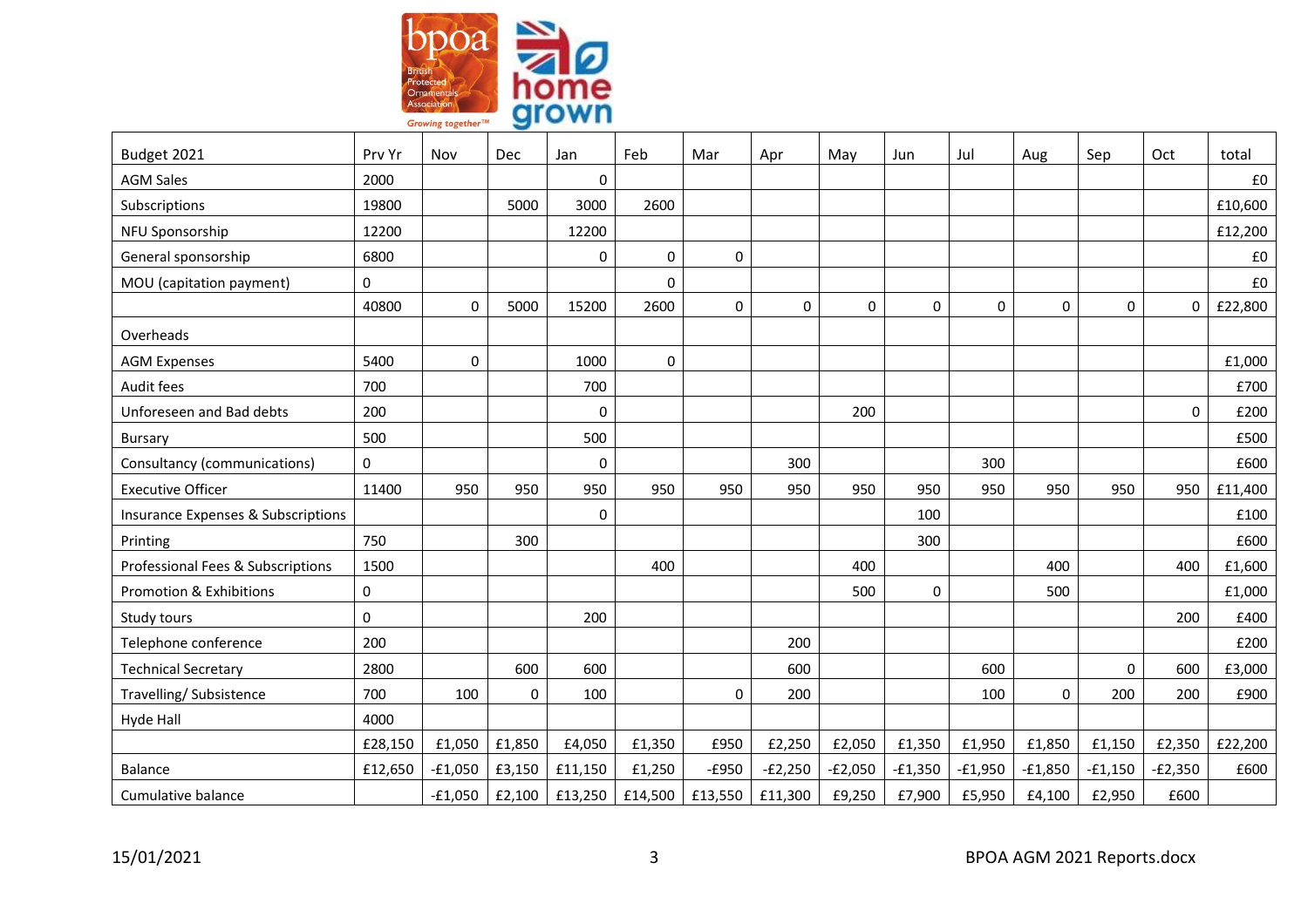

#### Technical Committee Report

This year for obvious reasons (Covid-19 and AHDB ballot) it has been difficult to get as much done as we were planning, particularly research wise and with the successful BPOA regional technical days. Both of which are vitally important for the development of our sector and key reasons why being a BPOA member is beneficial for ornamental growers. Despite this, we still managed to get the Poinsettia 'coloured' variety trial completed thanks to the team at Neame Lea, Harry Kitchener and the AHDB. We also sent spare young plants to Cobbins, Barnsfold, Peter Eastwood Plants and ourselves to have smaller trials. This format, although not great from a scientific perspective, was well received and got lots of BPOA members practically involved and invested in the trials. Something which I hope we can emulate more often with future research to get better industry feedback, more industry involvement and ultimately give members more value.

The AHDB ballot, regardless of the outcome, will hopefully be an opportunity for the BPOA and its growers to have a stronger say in how our money is spent and what research is needed. The technical committee is well placed to make sure that gets carried out, we have good relationships with the current AHDB team and NFU, but most importantly our members have a wide range of expertise. From experienced consultants to growers who see technical problems firsthand, every day. Because of this we already have lots of ideas for future research and won't get caught out or be slow to react to a new pest or disease for example. This does however highlight how important it is that regardless of the vote, we must find a way to ensure funding for future research for our grower members is there.

I would like to welcome Robin Squance from Barton Grange and Milena Dicheva from W.D Smith Nurseries who have recently joined the committee. Both of whom have already contributed significantly to our meetings and more. We are very happy to have another two knowledgeable growers on board. Unfortunately, Mike Smith has stepped down from his position on the committee. I would like to thank Mike from everyone on the committee for all his hard work over the years from chairing the committee, helping with numerous trials and the two amazing American/Canadian study tours, to name a few.

We look forward to the spring, the sun on our backs and being able to push on with getting the best research carried out for all BPOA members.

Graeme Edwards Chairman